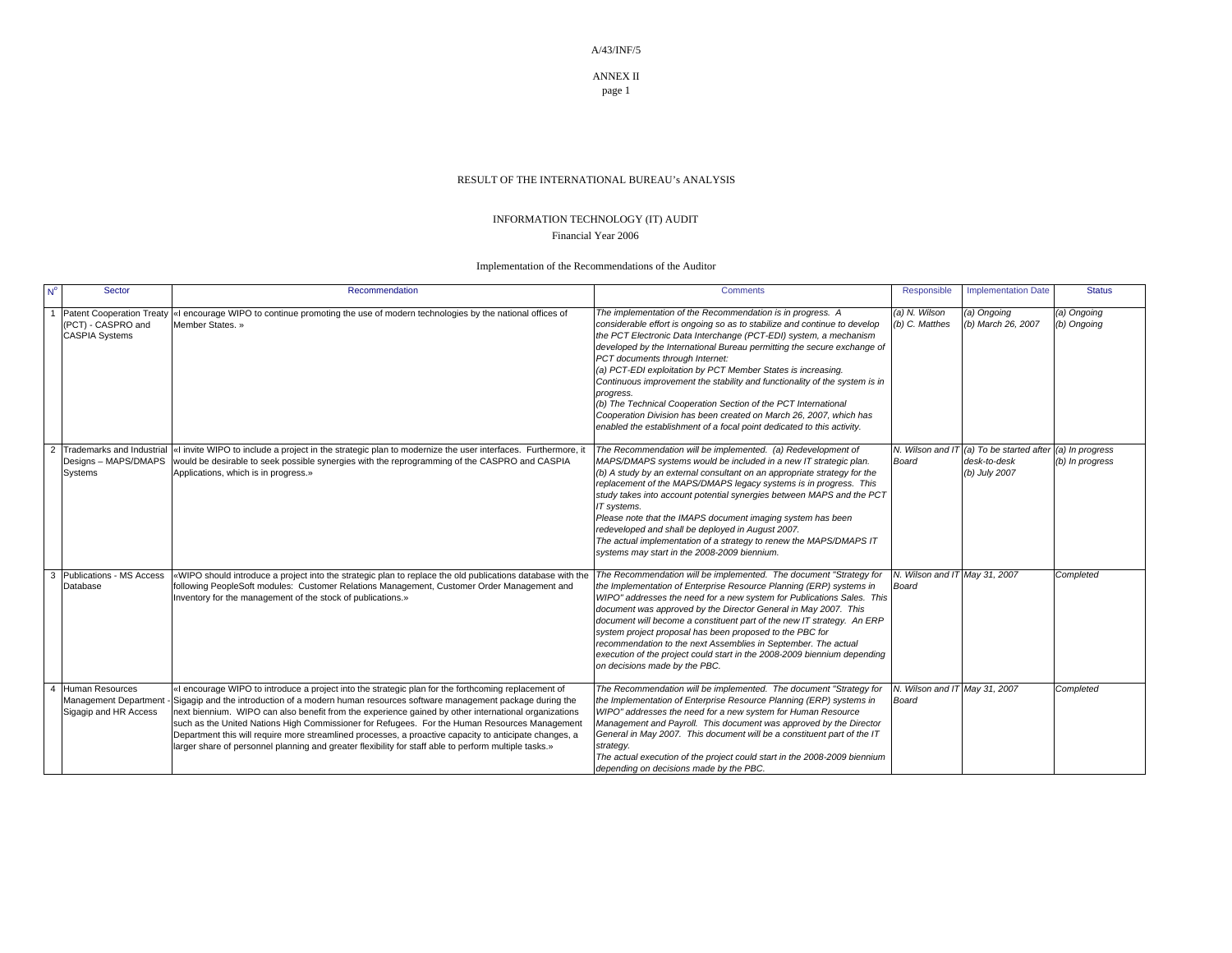ANNEX II

page 2

| Sector                                                               | Recommendation                                                                                                                                                                                                                                                                                                                                                                                                                                                                                                                                                                                                                                                                                                                                                          | <b>Comments</b>                                                                                                                                                                                                                                                                                                                                                                                                                                                                                                                                                                                                                                                              | Responsible                        | <b>Implementation Date</b>          | <b>Status</b>                                                       |
|----------------------------------------------------------------------|-------------------------------------------------------------------------------------------------------------------------------------------------------------------------------------------------------------------------------------------------------------------------------------------------------------------------------------------------------------------------------------------------------------------------------------------------------------------------------------------------------------------------------------------------------------------------------------------------------------------------------------------------------------------------------------------------------------------------------------------------------------------------|------------------------------------------------------------------------------------------------------------------------------------------------------------------------------------------------------------------------------------------------------------------------------------------------------------------------------------------------------------------------------------------------------------------------------------------------------------------------------------------------------------------------------------------------------------------------------------------------------------------------------------------------------------------------------|------------------------------------|-------------------------------------|---------------------------------------------------------------------|
| 5 Procurement and<br>Contracts Division-<br><b>Manual Procedures</b> | «In order to rationalize and streamline the purchasing procedure, WIPO should introduce the Purchasing<br>module during 2007 following the PeopleSoft Upgrade by referring - if possible - to the experience of other the implementation of a new Purchasing module for the Procurement and Board<br>international organizations such as the High Commissioner for Refugees which already uses PeopleSoft.                                                                                                                                                                                                                                                                                                                                                              | The Recommendation will be considered. The IT Board would consider<br>Contracts Division (PCD) in 2007 along with the implementation of other<br>important IT matters.<br>PCD requested the implementation of a new Vendor Registration System,<br>which is under development (June 2007).<br>The document "Strategy for the implementation of ERP systems in WIPO"<br>addresses the need for a new system for Procurement. An ERP system<br>project proposal has been proposed to the PBC for recommendationto<br>the next Assemblies in September.<br>The actual execution of the project could start in the 2008-2009 biennium<br>depending on decisions made by the PBC. | N. Wilson and IT 2008-2009 if      | approved                            | Awaiting the approval<br>of the Program and<br>Budget for 2008/2009 |
| 6 Finance Department -<br><b>AIMS Accounting System</b>              | «In order to allow the introduction of the new IPSAS accounting standards, WIPO should replace the<br>current application with the PeopleSoft Assets module.»                                                                                                                                                                                                                                                                                                                                                                                                                                                                                                                                                                                                           | The document "Strategy for the Implementation of Enterprise Resource<br>Planning (ERP) systems in WIPO" addresses the need for IPSAS<br>compliance. This document was approved by the Director General in<br>May 2007. This document will be a constituent part of the IT strategy.<br>The actual execution of the project could start in the 2008-2009 biennium<br>depending on decisions made by the PBC.                                                                                                                                                                                                                                                                  | N. Wilson and IT<br>Board          | 2008-2009 if<br>approved            | Awaiting the approval<br>of the Program and<br>Budget for 2008/2009 |
| 7 IT Division                                                        | «I support WIPO's initiative to introduce a detailed IT strategy with a timeframe of four to six years in order<br>to carry out continuous planning. This strategy should provide for an IT investment plan with coherent,<br>concrete, prioritized and coordinated projects, and for implementation within a realistic timeframe. This<br>information should be an integral part of the documentation made available to Member States so as to<br>allow them to prepare and take all the necessary IT-related decisions. In the same context, the<br>Organization should ensure that it budgets, in line with the future strategic plan or amounts sufficient to<br>modernize and harmonize the IT infrastructure, and to take account of personnel resources needs. » | An external company has completed the Core IT Program Assessment,<br>which includes amongst many suggestions, a structured approach for the<br>elaboration of an IT strategy. A WIPO IT strategic plan will be developed,<br>in line with the WIPO general strategy and including propsoals for realistic<br>staff and non-staff resources and technical infrastructure investments.                                                                                                                                                                                                                                                                                         | N. Wilson and IT<br>Board          | To be started after<br>desk-to-desk | Awaiting the approval<br>of the Program and<br>Budget for 2008/2009 |
| 8 IT Division                                                        | «I invite the Organization to solve the issue of insufficient resources for the Information Security Section in<br>order to ensure that all the tasks necessary for protection of WIPO's assets can be carried out as well as<br>possible.»                                                                                                                                                                                                                                                                                                                                                                                                                                                                                                                             | The Recommendation will be implemented subject to the approval of the<br>Member States of the draft Program and Budget. The matter of<br>appropriately resourcing the Information Security program at WIPO is<br>ongoing in the context of the Security Change Project which was included<br>as part of a new Program 32 Security in a draft Program and Budget for<br>the biennium 2008-09.                                                                                                                                                                                                                                                                                 | N. Wilson and IT End 2008<br>Board |                                     | Ongoing                                                             |
| 9 IT Division                                                        | «In order to ensure a good percentage of success for IT projects, I encourage WIPO to use throughout<br>the Organization a uniform project method such as HERMES (www.hermes.admin.ch) or PRINCE2<br>(www.prince2.com) in order to make the preparation of complex projects more professional and to<br>facilitate communication between the different specialized services.»                                                                                                                                                                                                                                                                                                                                                                                           | The Recommendation will be considered. The need to establish an<br>organization-wide project management methodology is acknowledged.<br>The IT Board will consider proposals to endorse either the Hermes or<br>Prince2 methodologies in due course.                                                                                                                                                                                                                                                                                                                                                                                                                         | N. Wilson and IT End 2007<br>Board |                                     | Ongoing                                                             |
| 10 IT Division                                                       | «I invite WIPO to use throughout the Organization a uniform incident and change management method<br>such as ITIL, in order to harmonize procedures and make those procedures more professional.»                                                                                                                                                                                                                                                                                                                                                                                                                                                                                                                                                                       | The Recommendation will be considered. The need to establish an<br>appropriate and uniform change management and version control<br>mechanism is acknowledged. The IT Board will consider ITIL as a<br>potential solution in due course.                                                                                                                                                                                                                                                                                                                                                                                                                                     | N. Wilson and IT<br>Board          | To be started after<br>desk-to-desk | <b>Started with Finance</b><br>Ongoing                              |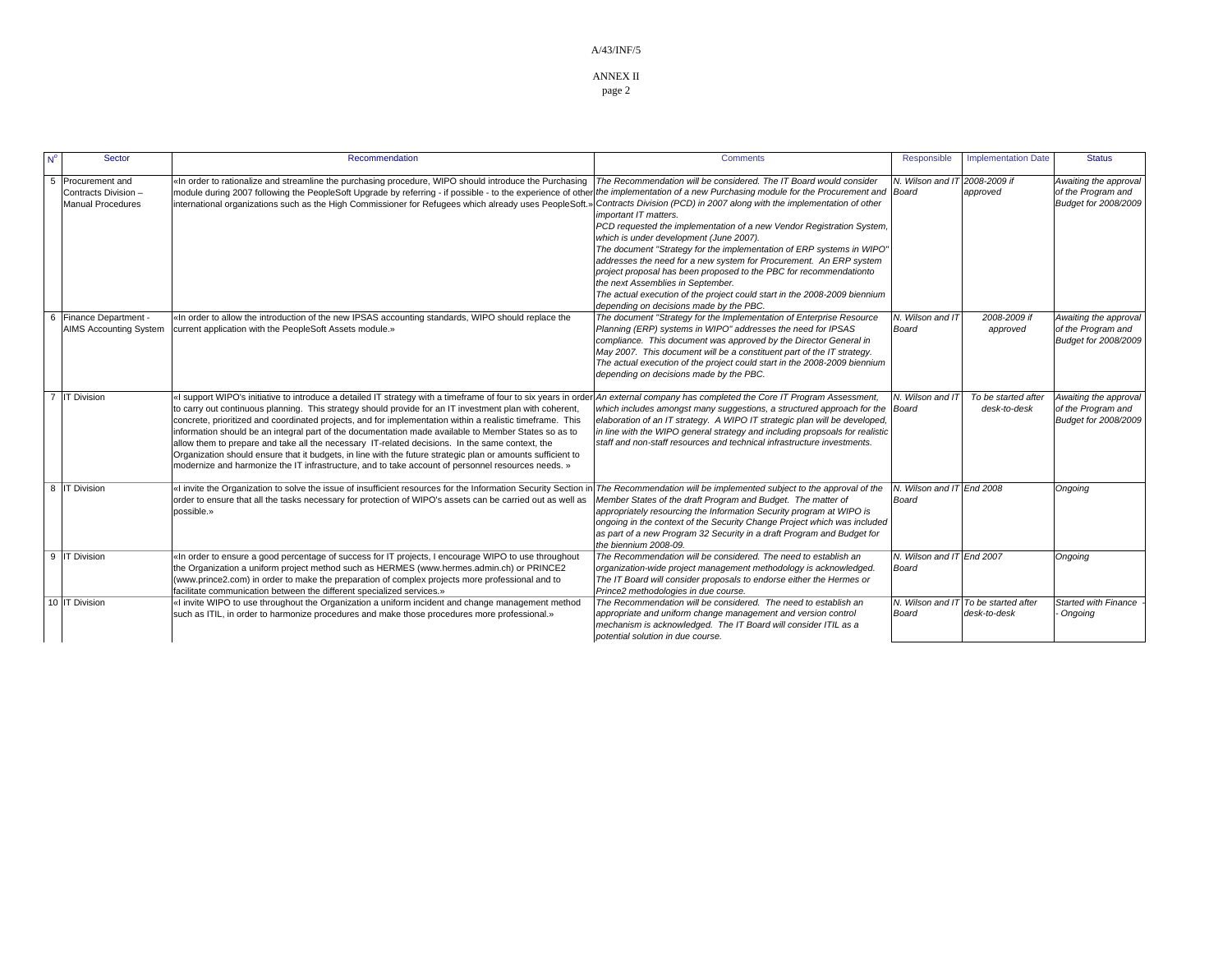ANNEX II

page 3

| $N^{\circ}$ | Sector                | Recommendation                                                                                              | <b>Comments</b> | Responsible | <b>Implementation Date</b>             | <b>Status</b>          |
|-------------|-----------------------|-------------------------------------------------------------------------------------------------------------|-----------------|-------------|----------------------------------------|------------------------|
|             |                       |                                                                                                             |                 |             |                                        |                        |
|             | 1 The AIMS Accounting | wWIPO should introduce a project into the strategic plan in order to provide for the development of the     |                 |             | 2 N. Wilson and IT To be started after | Proposal to            |
|             | System and its        | AIMS System, by incorporating the other 'satellite' administrative solutions so as to benefit more from the |                 | Board       | desk-to-desk                           | <i>implement ERP</i>   |
|             | Environment           | advantages of an ERP system and to achieve productivity gains. Such a procedure would reduce the            |                 |             |                                        | Project at WIPO        |
|             |                       | diversity of the IT landscape, decrease the number of interfaces and comply with the new IPSAS              |                 |             |                                        | submitted to the       |
|             |                       | accounting standards»                                                                                       |                 |             |                                        | eleventh session of    |
|             |                       |                                                                                                             |                 |             |                                        | the PBC (June 2007)    |
|             |                       |                                                                                                             |                 |             |                                        | (document              |
|             |                       |                                                                                                             |                 |             |                                        | WO/PBC/11/11).         |
|             |                       |                                                                                                             |                 |             |                                        | Further detailed       |
|             |                       |                                                                                                             |                 |             |                                        | proposals to be        |
|             |                       |                                                                                                             |                 |             |                                        | submitted to the       |
|             |                       |                                                                                                             |                 |             |                                        | twelfth session of the |
|             |                       |                                                                                                             |                 |             |                                        | <b>PBC</b> (September  |
|             |                       |                                                                                                             |                 |             |                                        | 2007) under            |
|             |                       |                                                                                                             |                 |             |                                        | document               |
|             |                       |                                                                                                             |                 |             |                                        | WO/PBC/12/4(C).        |